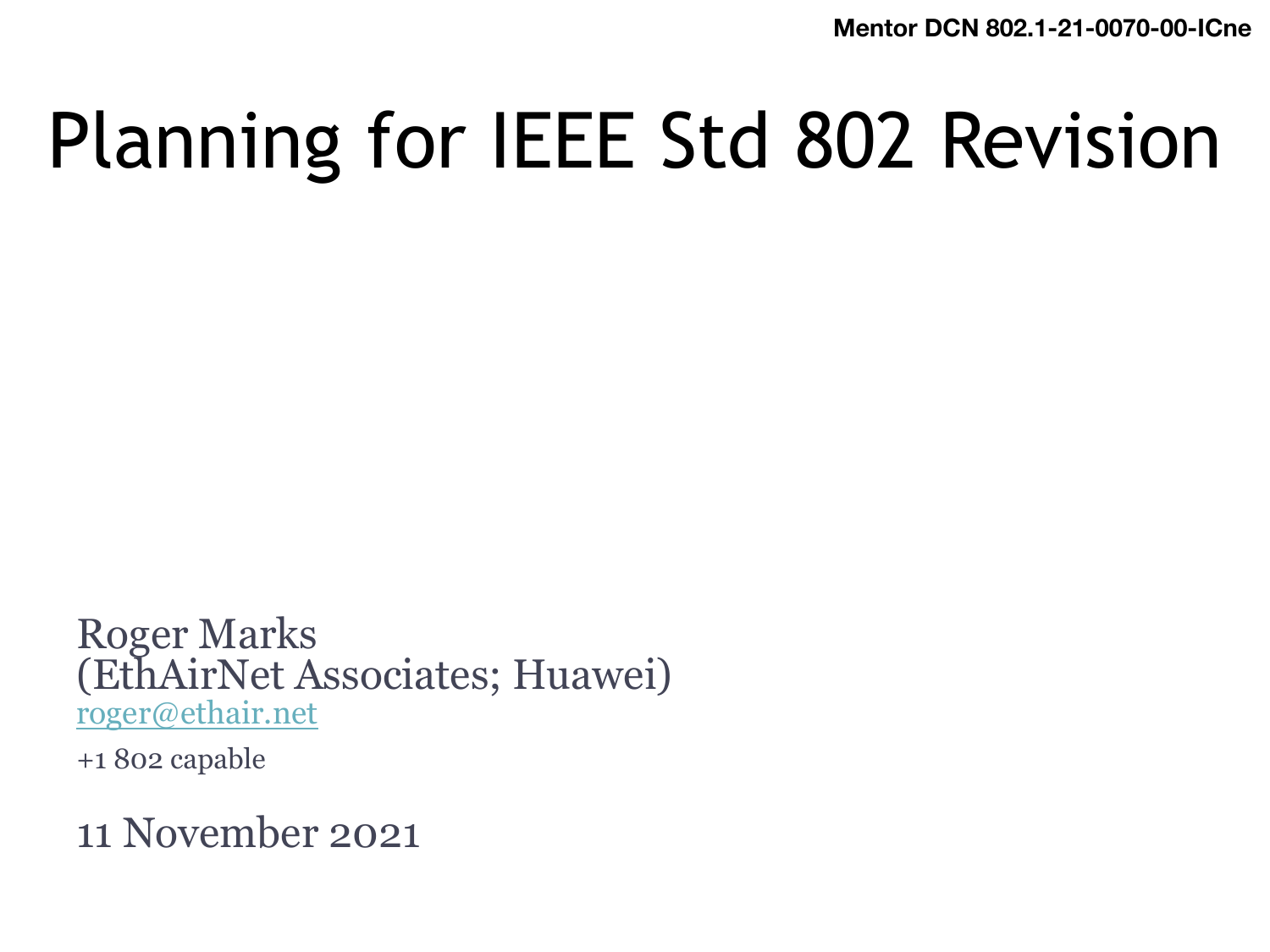#### IEEE Std 802: Overview and Architecture

- Maintained by 802.1 WG
- Originally IEEE Std 802-1990
	- Note: IEEE 802 was initiated ten years earlier.
- Revision IEEE Std 802-2001
- Revision IEEE Std 802-2014
- Amendments
	- IEEE Std 802d-2017: Allocation of Uniform Resource Name (URN) Values in IEEE 802 Standards
	- IEEE Std 802c-2017: Local Medium Access Control (MAC) Address Usage
	- P802f: Amendment: YANG Data Model for EtherTypes (WG ballot)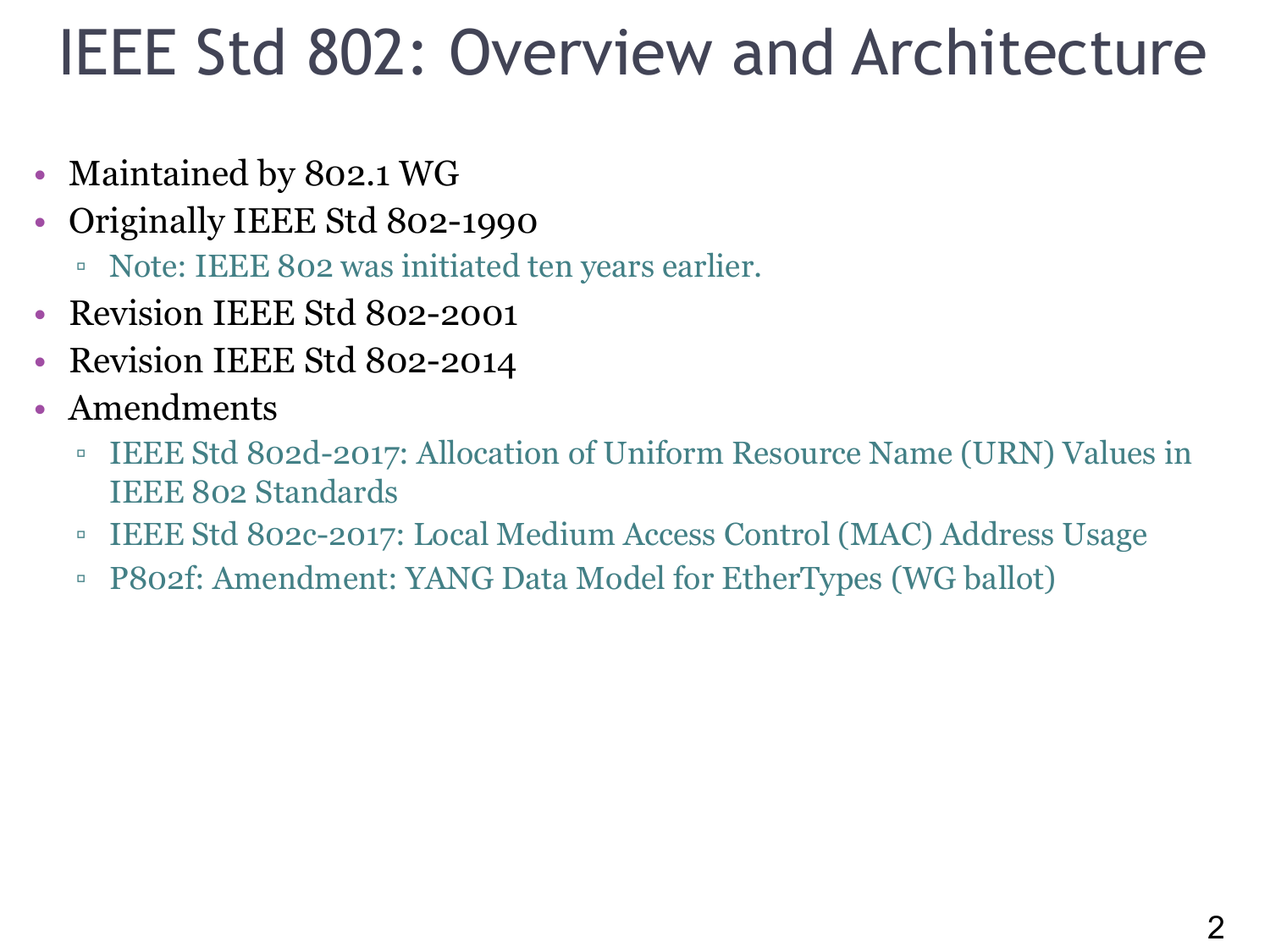#### Procedural issues mandate a revision, now 3

- Reason:
	- No new amendments beyond three, per SA Standards Board
- Bigger Reason:
	- *an IEEE standard may remain continuously active only if a revision process for that standard is completed and approved within 10 years from the date that the standard was approved or last revised*
	- *If the revision project has not been completed and approved by Year 10, the approved standard will be transferred to inactive-reserved status.*
- Need to complete a revision within 3 years.
	- Pressure to open a PAR ASAP (March 2022)
- Do we need more than a maintenance roll-up?
	- Many discussions indicate that we do.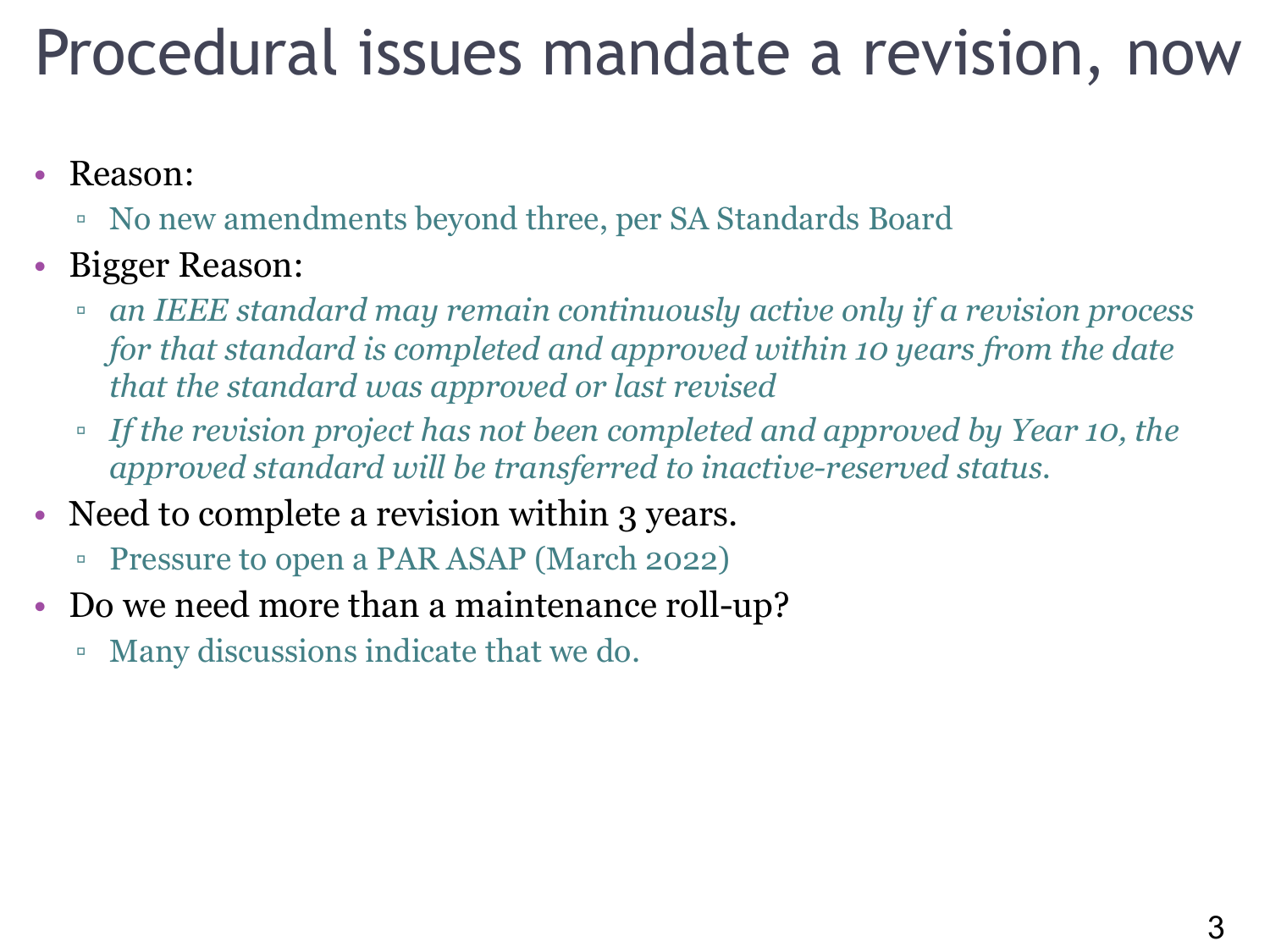# Discussion activities status

- Evolved Link Layer Architecture [ELLA]: Nendica Study Item [https://1.ieee802.org/nendica-ella](https://mentor.ieee.org/802-ec/dcn/21/ec-21-0163-00-00EC-technical-coherence-sub-ad-hoc-meeting-notes-of-2021-07-09.docx) opened in July 2021
- IEEE 802 Restructuring ad hoc opened a Technical Coherence s hoc, which met 3 times in June/July, discussed ELLA, and agree unanimously:
	- *A project to revise IEEE Std 802 should be initiated.*
	- *The project should be charged with ambitious but documented goals.*
	- The goals should be specified in a consensus report to accompany the PAR.
	- □ *The report and PAR could be generated by a focused pre-PAR activity, a formal pre-PAR activity, and PAR conducted in, for example, a Study Group or an Industry Connections Activity such as Nendica.*
- IEEE 802 Restructuring ad hoc reviewed the Technical Coheren sub-ad hoc report
- ELLA continued progress
- 802.1 Chair announced Technical Plenary series starting Dec 2.
- 802.1 Maintenance TG met Nov. 9 and discussed revision PAR
	- Considered possible homes for a PAR development
	- Concluded that it would not propose a PAR in Maintenance TG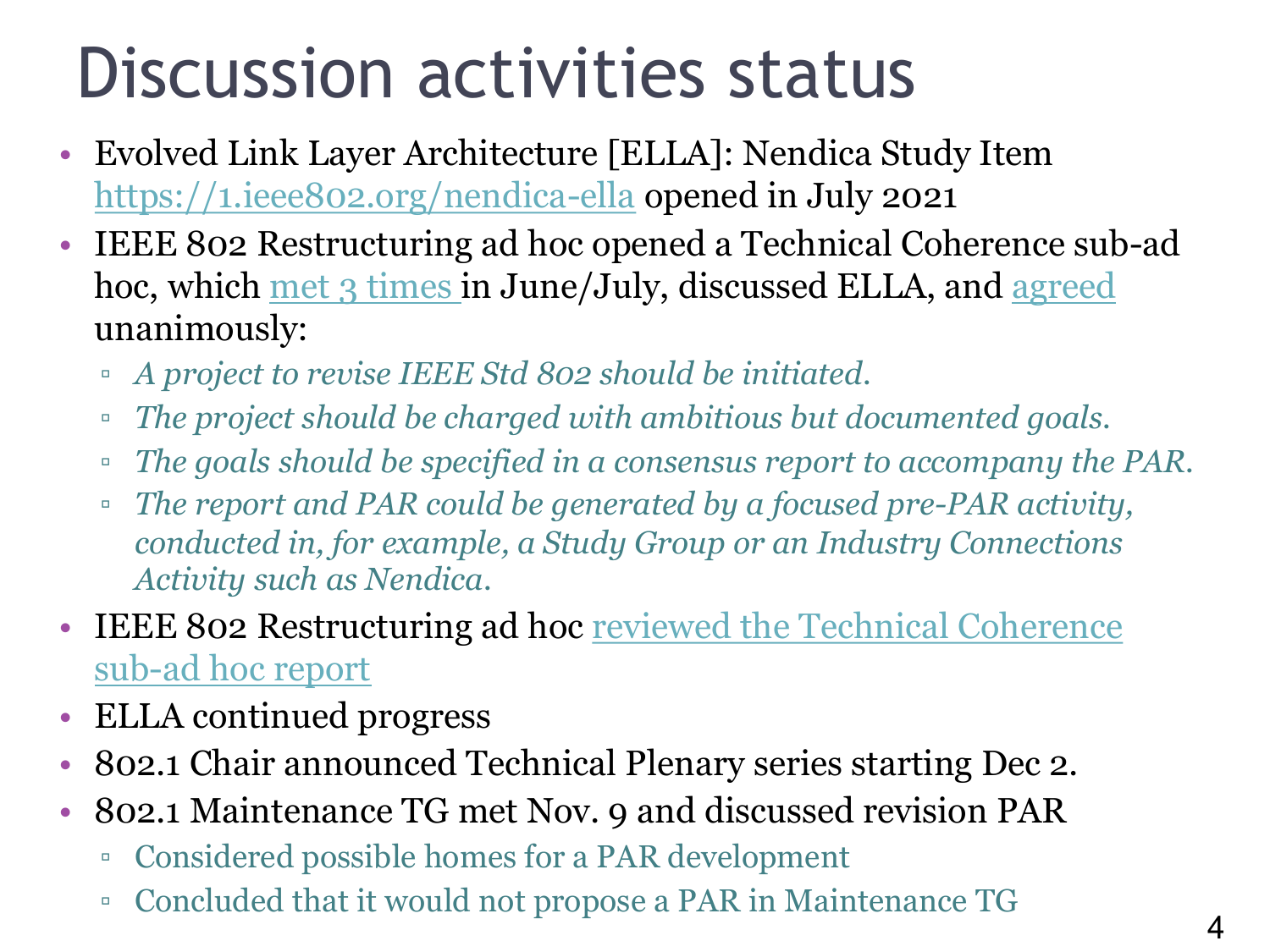### PAR Issues

- Schedule, to get a PAR activated in March 2020
	- SASB vote: March 24
	- NesCom vote: March 23
	- EC vote: March 18
	- 802 submittal deadline: Feb 11 (30 days before Plenary Session)
	- NesCom submittal deadline: Feb 11
- Need a draft PAR by Feb 11 for submittal to both 802 and NesCom
	- Presuming that 802 Plenary runs per current schedule
- Is a CSD needed?
	- "*PARs that which introduce no new functionality are exempt from the requirement to provide a CSD statement. Examples of such PARs are: … PARs to consolidate documents*."
	- Significant gaps in IEEE Std 802 have been suggested.
	- Recent precedent: P802.15.3ma (under review this month) is a revision project that included a CSD.
	- The group developing the PAR should create the CSD or choose not to.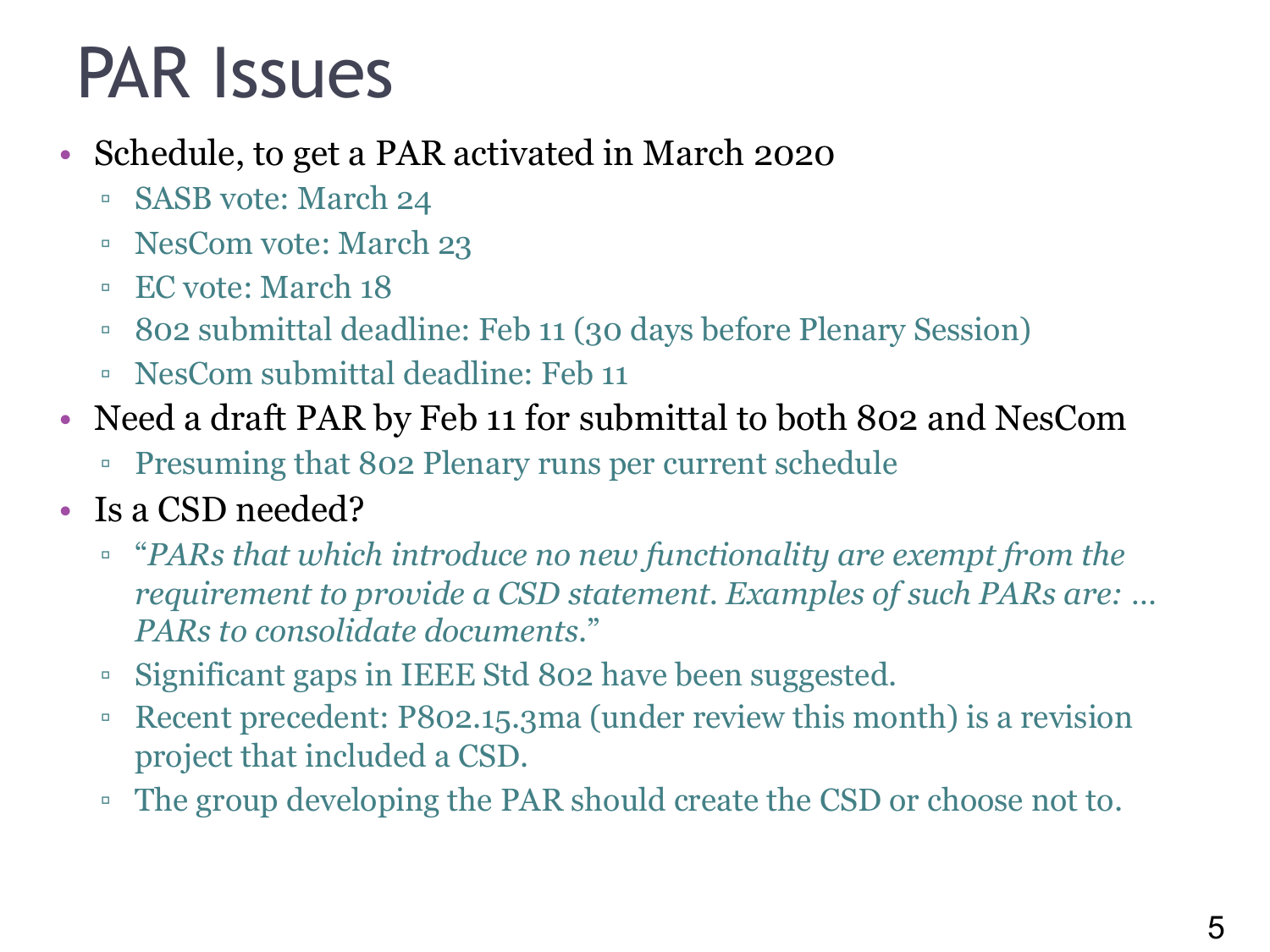### PAR/CSD Preparation Issues

- Development of the standard, following PAR approval, should be in an 802.1 Task Group (Maintenance TG would be typical)
- Development of the PAR & CSD, though, need not be in a TG
- Nendica, or a Study Group, could develop PAR & CSD, if assigned
	- Either has an advantage over a TG in decision-making
		- in a TG, only 802.1 members are voters
		- Nendica or a Study Group are more open to participants throughout 802, and decisions can be made by  $75\%$ vote
- New Study Group setup involves significant overhead
- PAR & CSD development is within the Nendica ICAID
	- *document emerging requirements and directions for IEEE 802 networks*
	- *identify commonalities, gaps, and trends not currently addressed by IEEE 802 standards and projects*
	- *facilitate building industry consensus towards proposals to initiate new standards development efforts*
	- *Encouraged topics include … enhanced cooperative functionality among existing IEEE standards in support of network integration.*
	- *Findings related to existing IEEE 802 standards and projects are forwarded to the responsible working groups for further considerations.*
	- *Deliverables… "reports and other consensus outputs documenting the findings of the IC activity, with recommendations regarding overviews of current industry practice and trends, new standardization topics, documentation of use cases and user needs for those topics, and proposed organizational approaches to ensure effective participation from user communities*
- Nendica, as developer, should isolate PAR/CSD-specific meetings from general Nendica meetings